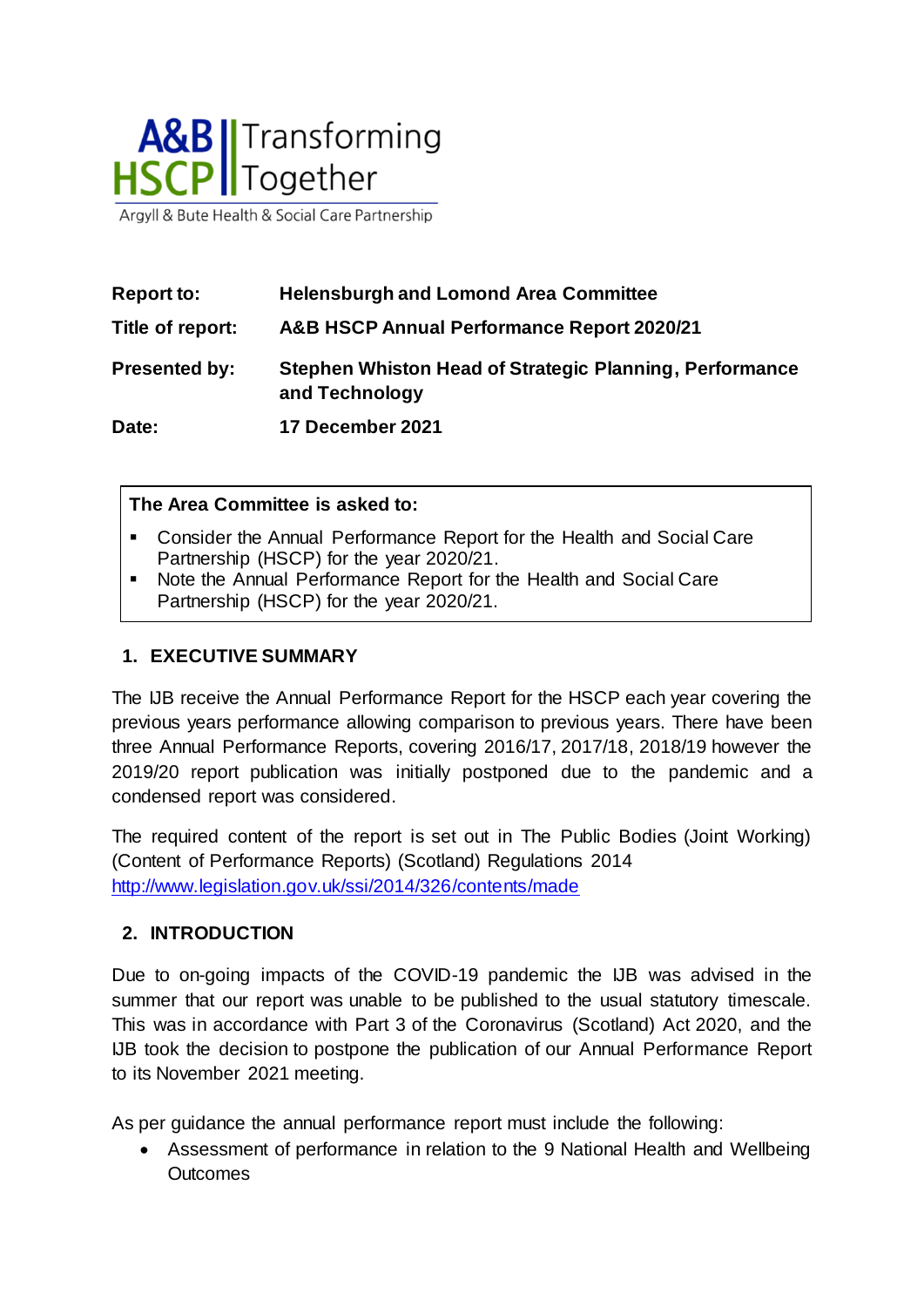- Assessment of performance in relation to integration delivery principles
- Assessment of performance in relation to the Partnership's Strategic Plan
- Comparison between the reporting year and pervious reporting years, up to a maximum of 5 years. (This does not apply in the first reporting year)
- Financial performance and Best Value
- Information about Localities
- Details of Service Inspections
- Details of any review of the Strategic Plan.

However, the 2020/21 Annual Performance Report correctly focuses on how the HSCP responded to the pandemic, including the response of our partners and communities. It also reports on our initial remobilisation of services including the start of the vaccination programme.

Performance activity against the National Health and Well Being outcome indicators is presented using 2020 calendar year data as a proxy for 2020/21 financial year as directed by the SGHD and should be noted accordingly.

#### **2 DETAIL OF REPORT**

The performance report for 2020/21 aims to illustrate how the HSCP with all its partners responded to the pandemic, with its move onto an emergency only footing in health and social care.

It aims to chart the experience of our staff and communities, it illustrates the changes in service delivery and support as all worked to keep people safe and well in their communities.

Our operational and performance monitoring saw a requirement for local and national pandemic public health information and service impact performance activity data on a daily basis supporting, Bronze, Silver and Gold Command Groups operating seven days a week at the peak of the initial pandemic outbreak from March through the summer of 2020.

Additional operational performance data focussed on the provision of oxygen therapy across the community hospitals during the virus peak and the delivery of PPE and safety equipment to protect frontline staff. Reporting and analysis of Care Home Placements, Care at Home and Delayed Discharge with our partners and NHS Greater Glasgow and Clyde (NHSGG&C) and the Scottish Ambulance Service (SAS) gave an overview of care in the community informing service delivery to mitigate the impact of the virus with additional funding from the Scottish Government.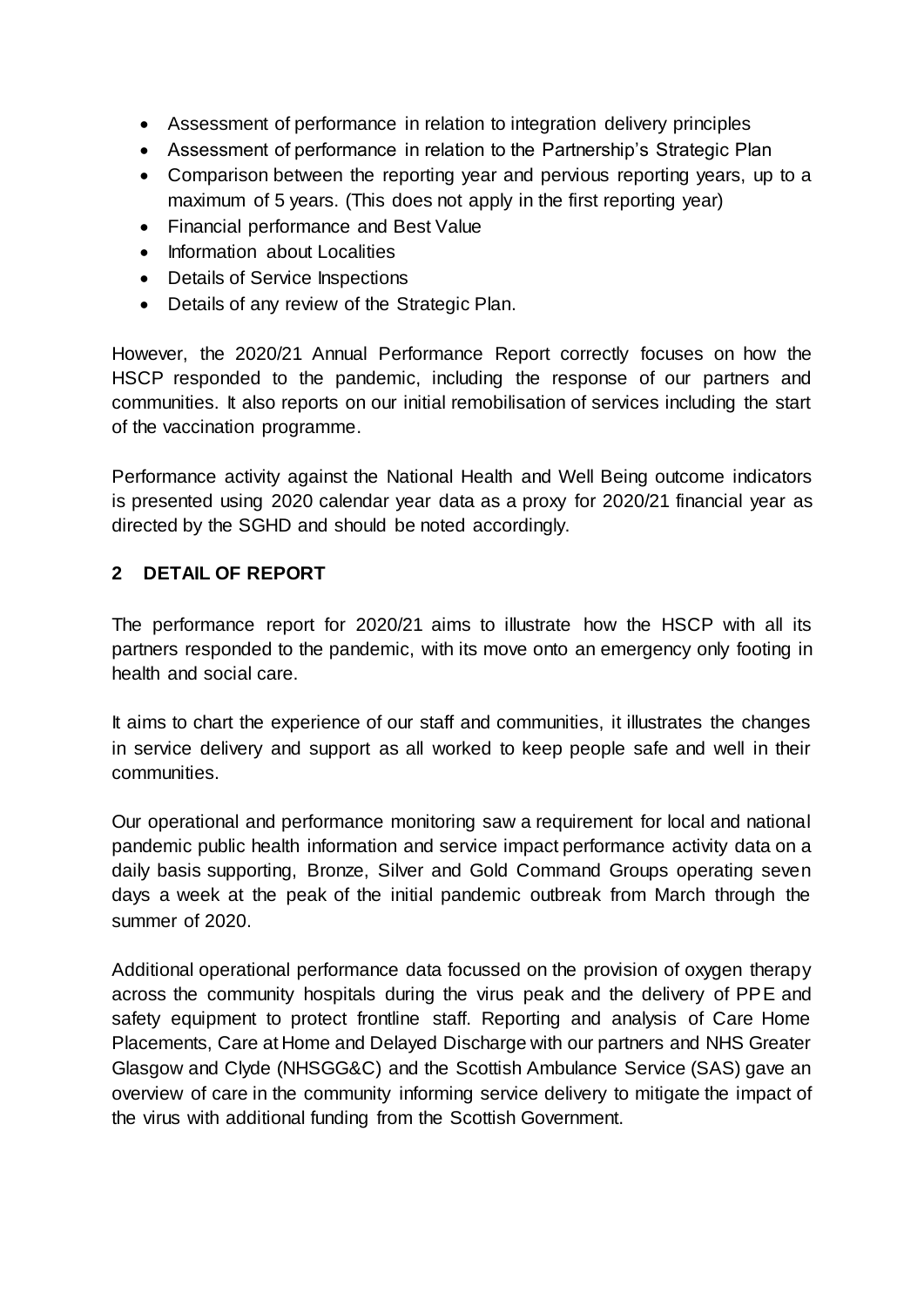From October 2020 onward the focus for the HSCP was on commencing remobilisation and recovery of service provision in NHS and social care within a Covid19 environment. A return to performance reporting to the Integration Joint Board, was therefore with this focus and continued for the rest of the 2020/21 year.

## **4 RELEVANT DATA AND INDICATORS**

This report is a high level summary of the monitoring of Argyll & Bute local management information and NHS Highland and Greater Glasgow and Clyde Board wide management information which leads to reporting nationally.

## **5 CONTRIBUTION TO STRATEGIC PRIORITIES.**

This is the annual report on progress to deliver the strategic priorities.

## **6 GOVERNANCE IMPLICATIONS**

#### **Financial Impact**

Included within the Annual Performance Report.

#### **Staff Governance**

Included within the Annual Performance Report

## **Clinical and Care Governance**

Included within the Annual Performance Report Indicators

## **7 EQUALITY & DIVERSITY IMPLICATIONS**

As there is no change in policy and an equality impact assessment is not required.

## **8 GENERAL DATA PROTECTION PRINCIPLES COMPLIANCE**

No impact on GDPR or current data sharing agreements.

## **9 RISK ASSESSMENT**

Impact on strategic and operational risks will be assessed within existing risk assessment processes.

## **10 PUBLIC & USER INVOLVEMENT & ENGAGEMENT**

The Annual Performance Report is for the IJBs use but will be available for the public.

## **9 CONCLUSION**

The IJB was presented with the Argyll and Bute HSCP performance report for 2020/21 for approval, recording that it is presented as a resume of the HSCP and its partnerships health and care response to the Covid19 pandemic.

Area Committees are invited to consider the contents of the report and note its publication.